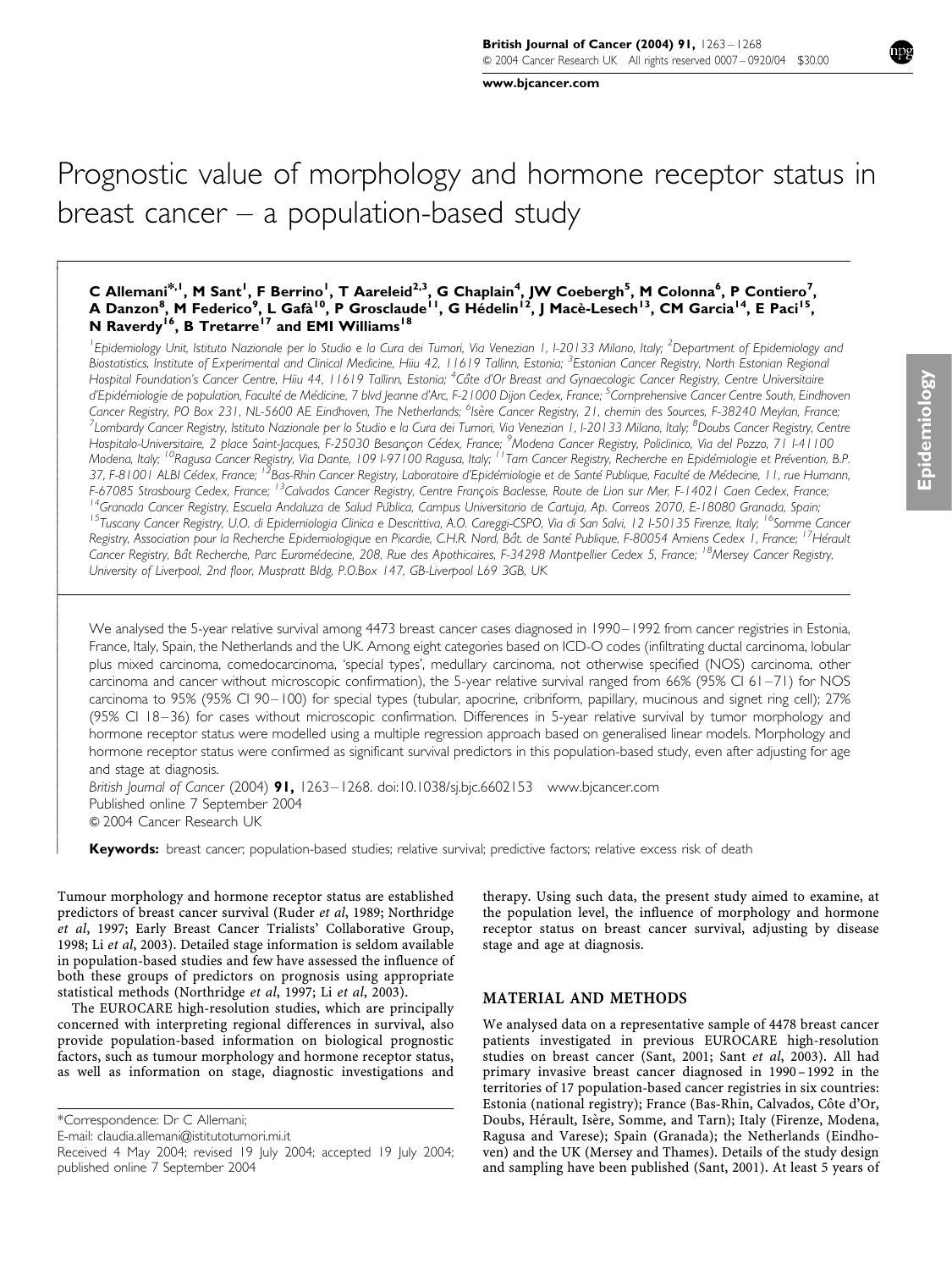follow-up was available for all women. Each registry used its own follow-up procedures. The UK registries updated the life status of patients included in this study by linking death certificates to the registry records; all other registries actively ascertained the life status of cases from various sources of information (e.g. registry of general practitioners, municipality files).

Detailed information on stage, diagnostic examinations and treatment was collected according to a standardised protocol (Sant, 2001). Most of the information required was obtained from patients' clinical records. However, in some cases these were incomplete, and other records had to be examined (e.g. pathology reports and discharge records).

ICD-O classification (Percy et al, 1990) was available for all cases. A total of 4473 cases were included in the morphology analysis after excluding five erroneously classified cases (Table 1). Based on the ICD-O code, we grouped the cases into the following eight categories: infiltrating ductal carcinoma, lobular plus mixed carcinoma, comedocarcinoma, the socalled special types (77 tubular, five apocrine, 20 cribriform, 27 papillary, 77 mucinous and five signet ring cell carcinoma) (Tavassoli and Devilee, 2003), medullary carcinoma, not otherwise specified (NOS) carcinoma, other carcinoma (trabecular, acinar, squamous, small cell, pilomatrix, transitional carcinoma, lymphoepithelioma and carcinoid) and cancer without microscopic confirmation.

Oestrogen and progesterone receptor status was classified into five categories: negative, positive, test performed with unknown result, test not performed and unknown whether performed or not. Receptor status, in particular whether positive or negative, was determined directly from the clinical record: absolute values were not required by the study protocol.

Tumours were staged according to TNM rules (3rd edition) (Spiessel et al, 1992). Pathological T and N categories were used for women who underwent surgery; clinical T, N and M categories used for women not treated surgically (approximately 10%). We categorised tumour stage as follows: T1N0M0, T2-3N0M0,  $T1-3N + M0$ , T4 M0, M1 and stage not specified.

Relative survival (5-year) was calculated by the Hakulinen method (Hakulinen, 1982; Hakulinen and Abeywickrama, 1985) with 95% confidence intervals (CI) calculated from the standard error according to Greenwood's (1926) method. Relative survival is an estimate of the probability of cancer survival after adjusting for competing causes of death determined from general population life tables for women, specific for each country or registry.

Differences in 5-year relative survival by tumour morphology and hormone receptor status were modelled with a recently developed multiple regression approach based on generalised linear models and adopting the Poisson assumption for the observed number of deaths (Dickman et al, 2004). The relative excess risks (RERs) derived from these models quantify the extent to which the hazard of death in a given group differs from that in the reference category, after taking into account the background risk of death in the general population of each country or region. The multivariable analyses only included cases from registries with hormone receptor status available for  $\geq 60\%$  of operated cases (2346 women; 52% of total). Cases from the registries of Firenze (Florence), Somme, Granada, Mersey, Thames, Eindhoven and Estonia were excluded (Table 1).

Age at diagnosis was categorised into  $<$  40 years, 40–49, 50–59 (reference category) and 60 years or over. Hormone receptor status was grouped into four categories: both positive  $(ER + PGR +)$ , both negative (ER- PGR-), tests performed with one positive result ( $ER + or PGR +$ ) and cases with test not performed or result unknown. All calculations were carried out using the Stata statistical package (Stata Corporation, 2001).

# RESULTS

Table 1 shows the total number of cases by registry together with morphology and hormone receptor status and other indicators of data completeness and quality. Overall 97% of cases were microscopically confirmed (range 89–99%) and 90% were treated surgically (range 74– 95%). Infiltrating ductal carcinoma and NOS

Table I Total number of breast cancer cases by registry, with data quality indicators

| Country | <b>Registry</b> |      |                                   | % Operated |                                       | <b>Morphology<sup>a</sup></b> | Hormone receptor status <sup>a</sup> |                             |
|---------|-----------------|------|-----------------------------------|------------|---------------------------------------|-------------------------------|--------------------------------------|-----------------------------|
|         |                 | No.  | %<br>Microscopically<br>confirmed |            | % Infiltrating<br>ductal<br>carcinoma | % Carcinoma<br><b>NOS</b>     | % Oestrogen<br>available             | % Progesterone<br>available |
| Italy:  | Firenze         | 207  | 93.7                              | 95.2       | 49.7                                  | 0.5                           | 40.6                                 | 34.5                        |
|         | Modena          | 302  | 97.4                              | 95.4       | 80.2                                  | 1.4                           | 70.8                                 | 69.1                        |
|         | Ragusa          | 217  | 88.8                              | 87.6       | 60.0                                  | 3.7                           | 65.3                                 | 62.1                        |
|         | Varese          | 467  | 96.2                              | 90.8       | 70.7                                  | $\overline{1.4}$              | 70.5                                 | 68.4                        |
| France: | Bas-Rhin        | 208  | 99.5                              | 93.7       | 82.0                                  | 0.0                           | 84.6                                 | 84.6                        |
|         | Calvados        | 305  | 98.7                              | 90.5       | 69.2                                  | 6.9                           | 67.7                                 | 68.1                        |
|         | Cote d'Or       | 251  | 99.2                              | 93.2       | 74.4                                  | 0.0                           | 89.3                                 | 89.3                        |
|         | Doubs           | 224  | 96.4                              | 92.4       | 73.4                                  | 1.9                           | 68.1                                 | 67.6                        |
|         | Herault         | 202  | 97.5                              | 89.1       | 40.6                                  | 38.9                          | 68.9                                 | 67.2                        |
|         | Isère           | 202  | 98.5                              | 95.5       | 74.6                                  | 4.1                           | 84.5                                 | 82.9                        |
|         | Somme           | 244  | 99.2                              | 90.2       | 36.4                                  | 54.5                          | 47.3                                 | 46.8                        |
|         | Tarn            | 173  | 97.1                              | 91.9       | 75.5                                  | 3.1                           | 72.3                                 | 71.7                        |
| Spain:  | Granada         | 179  | 97.2                              | 88.3       | 77.8                                  | 3.2                           | 33.5                                 | 33.5                        |
| UK:     | Mersey          | 219  | 96.4                              | 87.7       | 78.1                                  | 3.1                           | 0.0                                  | 0.0                         |
|         | Thames          | 340  | 94.7                              | 83.2       | 70.0                                  | 10.9                          | 2.1                                  | 0.0                         |
| NL:     | Eindhoven       | 509  | 98.6                              | 92.7       | 71.2                                  | 1.7                           | 81.4                                 | 52.7                        |
|         | Estonia         | 224  | 96.4                              | 74.5       | 78.4                                  | 1.8                           | 28.1                                 | 0.0                         |
| Total   |                 | 4473 | 96.9                              | 90.2       | 68.8                                  | 7.4                           | 59.6                                 | 53.9                        |

<sup>a</sup>Percentages calculated on operated patients.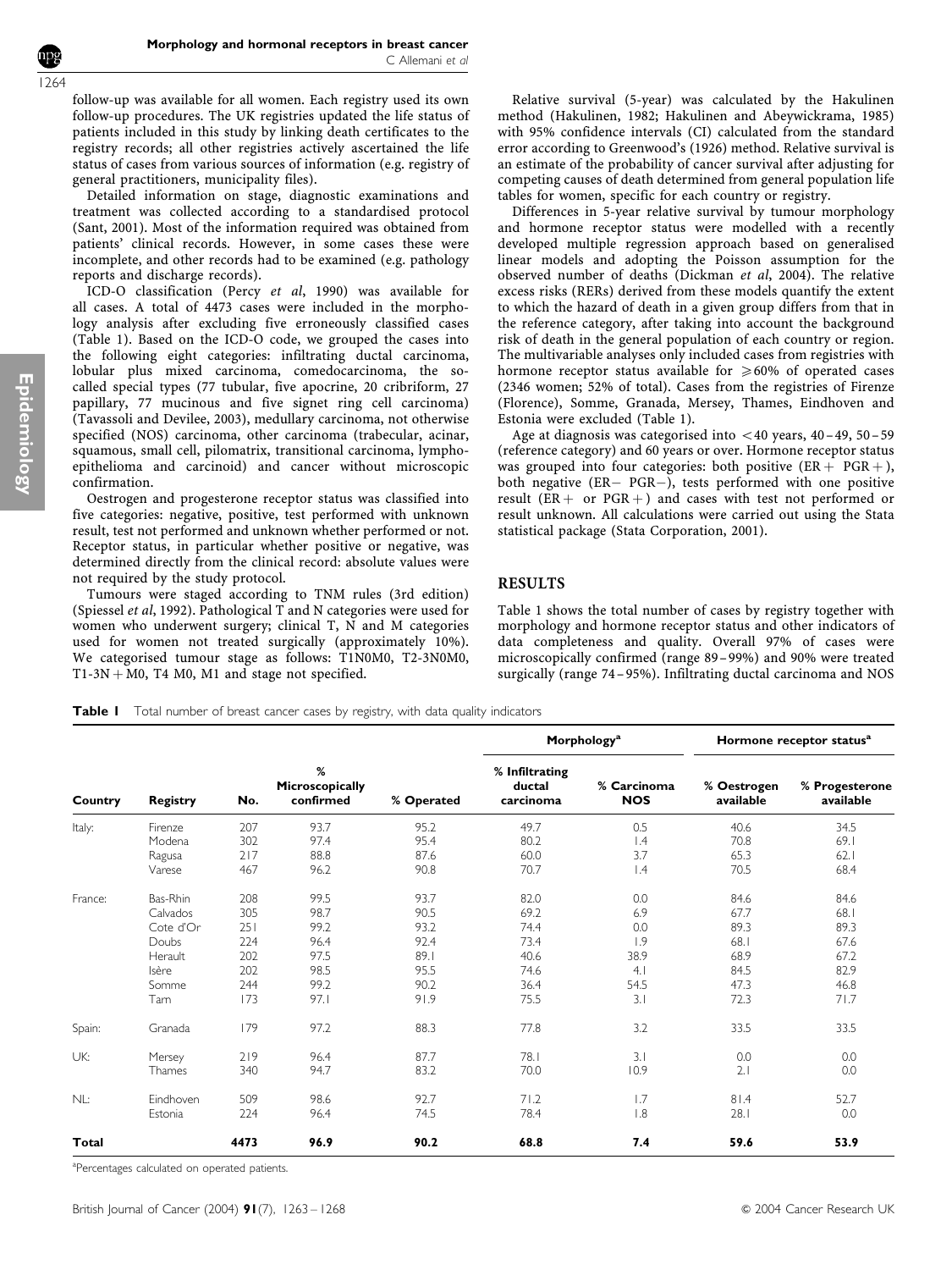carcinoma accounted for 69 and 7% of the surgically treated cases, respectively, with conspicuous variation across registries (36–82% and 0–54%, respectively). Oestrogen receptor status was available in 60% of operated cases (range 0–89%) and progesterone receptor status was available in 54% of operated cases (range 0–85%).

Table 2 shows the 5-year relative survival by morphology group, for all cases. The largest morphological categories were infiltrating ductal carcinoma (65%), lobular or mixed carcinoma (12%) and NOS carcinoma (10%). The other categories contained many fewer cases. Of all cases, 3% were not confirmed microscopically.

The 5-year relative survival was 81% (95% CI 80–82) for infiltrating ductal carcinoma, 87% for comedocarcinoma (95% CI 80–94), 86% for lobular or mixed carcinoma (95% CI 82–90) and 86% for medullary carcinoma (95% CI 76–96). The special types category had the greatest survival (95%; 95% CI 90–100), NOS carcinoma had the second lowest survival (66%; 95% CI 61–71) and cases without microscopic confirmation the lowest survival (27%; 95% CI 18–36).

Table 3 shows hormone receptor status in 2346 cases from a subset of 10 registries with this information available for  $\geq 60\%$  of operated women, together with mean age at diagnosis and 5-year relative survival. A total of 1222 (52%) of these women had oestrogen-positive cancers, 1091 (47%) had progesterone-positive cancers. More specifically, 980 (42%) had both oestrogen- and progesterone-positive tumours, while 393 (17%) were negative for both oestrogen and progesterone receptors (see Table 4). The mean age of women with oestrogen-positive cancers was slightly greater than for those with oestrogen-negative cancers, but did not differ between those with progesterone-negative and progesteronepositive tumours.

Women with oestrogen receptor-positive disease had better survival (90%; 95% CI 88 – 92) than those with oestrogen receptor-

Table 2 Number of cases by morphologic group, with 5-year relative survival (all participating registries)

| Morphology                       | No.  | ℅              | 5-year relative<br>survival (%) | 95% CI     |
|----------------------------------|------|----------------|---------------------------------|------------|
| Infiltrating ductal<br>carcinoma | 2886 | 65             | 81                              | $80 - 82$  |
| I obular and mixed<br>carcinoma  | 523  | 12             | 86                              | $82 - 90$  |
| Comedocarcinoma                  | 104  | $\mathcal{P}$  | 87                              | $80 - 94$  |
| Special types <sup>a</sup>       | 211  | 5              | 95                              | $90 - 100$ |
| Medullary                        | 62   |                | 86                              | $76 - 96$  |
| NOS carcinoma                    | 464  | 10             | 66                              | $61 - 71$  |
| Other carcinoma <sup>b</sup>     | 82   | $\mathfrak{D}$ | 77                              | $65 - 89$  |
| No microscopic<br>confirmation   | 4    | 3              | 27                              | $18 - 36$  |
| Total                            | 4473 | 100            | 79                              | $78 - 80$  |

aSpecial types: tubular, apocrine, cribriform, papillary, mucinous, signet ring cell carcinoma. <sup>b</sup>Other carcinoma: trabecular, acinar, squamous, small cell, pilomatrix, transitional carcinoma, lymphoepithelioma and carcinoid.

negative disease (77%; 95% CI 73– 81). Similarly, women with progesterone receptor-positive disease had better survival (90%; 95% CI 88–92) than those with progesterone receptor-negative disease (79%; 95% CI 75–83). Women for whom information on receptor status was not available had intermediate 5-year relative survival (86%, 95% CI 82–90). The survival of patients with both receptors positive was 90% (95% CI 87–93) compared to 73% (95% CI 68–78) for those with both receptors negative (data not shown).

Table 4 shows tumour morphology in relation to positive hormone receptor status for the cases with available information on oestrogen ( $n = 1731$ ) or progesterone status ( $n = 1704$ ) from the 10 registries, with information available in 60% or more of operated cases. The lobular plus mixed carcinoma category had the highest proportions of cases with positive receptor status (82% for oestrogen and 70% for progesterone), while the medullary carcinoma category had the lowest proportions with positive receptors (26% for oestrogen and 35% for progesterone). In the other morphologic groups, the proportions ranged from 48 to 71% for oestrogen and from 50 to 67% for progesterone.

For most morphologic categories, the proportion with positive oestrogen receptors was higher than the proportion with positive progesterone receptors, exceptions being comedocarcinoma and medullary carcinoma.

Table 5 shows the results of the multivariable regression analysis to determine the RERs of death for morphologic group, age, stage at diagnosis and hormone receptor status, in each case taking into account the influence of the other variables.

Comedocarcinoma, (0.34, 95% CI 0.12–0.98), special types (0.35, 95% CI 0.12–0.99) and lobular and mixed carcinoma (0.58, 95% CI 0.37–0.91) had lower RERs of death than infiltrating ductal carcinoma (reference category). For the other carcinomas category, the RER (1.38, 95% CI 0.72–2.63) was about 40% higher and for the medullary carcinoma category the RER (1.19, 95% CI 0.49– 2.85) was about 20% higher than reference; the RER for NOS carcinoma was 1.08 (95% CI 0.68–1.71). With respect to age, the 40–49 year age group had the lowest RER of death (0.71, 95% CI 0.49– 1.02) compared to the 50–59 year reference category. With respect to tumour stage, RERs increased with advancing stage and in all cases were significantly higher than reference (T1N0M0). Unspecified stage cancers had an intermediate RER.

Women positive for both hormone receptors  $(ER + PGR +)$ had a significantly lower RER of death (0.32, 95% CI 0.24-0.43) than those negative for both receptors (ER– PGR–, reference). A positive result for one receptor  $(ER + or PGR +)$  was also significantly protective compared to reference  $(0.41; 0.28 - 0.62)$ . Women with receptors not determined or with unknown result had an intermediate RER (0.49, 95% CI 0.35–0.67). In a separate analysis of the only  $ER +$  and only  $PGR +$  groups, RERs were 0.39 (95% CI 0.24–0.62) and 0.51 (95% CI 0.27–0.97), respectively, compared to the ER- PGR- reference (data not shown).

We also tested the two-way interactions: morphology and stage, morphology and age, morphology and registry, hormone receptor status and registry. None of these interactions was statistically significant.

Table 3 Hormone receptor status, with mean age at diagnosis and 5-year relative survival (cases from a subset of 10 registries with information on receptor status available in  $\geq 60\%$  of operated cases)

|               | Oestrogen |        |          |                              |           | <b>Progesterone</b> |        |    |                                          |           |
|---------------|-----------|--------|----------|------------------------------|-----------|---------------------|--------|----|------------------------------------------|-----------|
|               | No.       | $(\%)$ | Mean age | 5-year relative survival (%) | 95% CI    | No.                 | $(\%)$ |    | Mean age 5-year relative survival $(\%)$ | 95% CI    |
| Positive      | 1222      | 52     | 61       | 90                           | $88 - 92$ | 1091                | 47     | 60 | 90                                       | $88 - 92$ |
| Negative      | 509       | 22     | 56       | 77                           | $73 - 81$ | 613                 | 26     | 60 | 79                                       | $75 - 83$ |
| Not available | 615       | 26     | -62      | 86                           | $82 - 90$ | 642                 | 27     | 62 | 86                                       | $82 - 90$ |
| Total         | 2346      | 100    | 60       | 86                           | $84 - 88$ | 2346                | 100    | 60 | 86                                       | $84 - 88$ |

Not available  $=$  test not performed or unknown result.

Epidemiology Epidemiology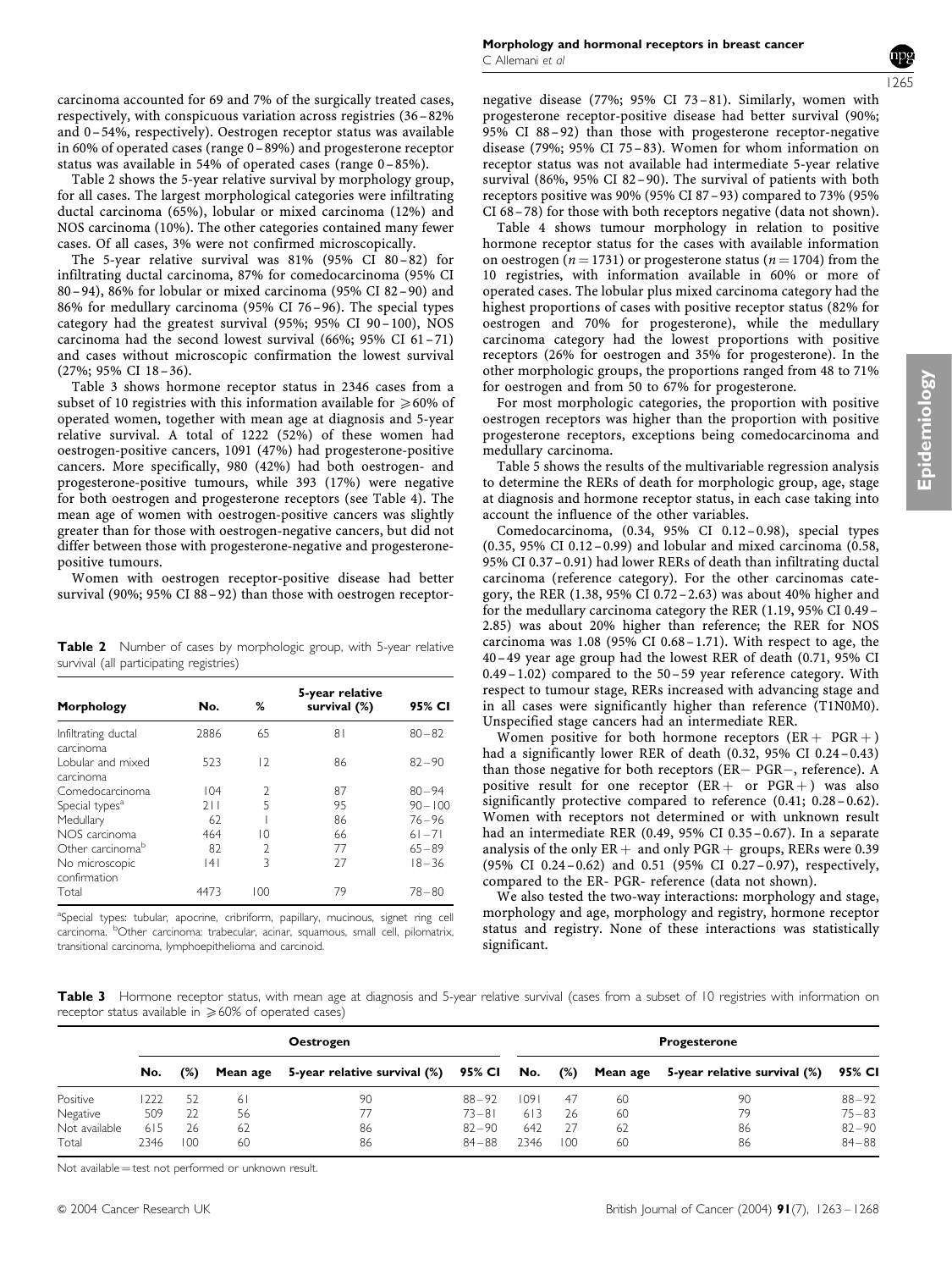#### DISCUSSION 1266

As in previous population-based and clinical studies (Ruder et al, 1989; Northridge et al, 1997; Early Breast Cancer Trialists' Collaborative Group, 1998; Li et al, 2003), tumour morphology and hormone receptor status are important predictors of breast cancer survival. The 5-year survival varied from 66% for NOS carcinoma to 95% for special type tumours, while patients with oestrogen- and progesterone-positive tumours had better survival (90%) than those negative for both receptors (73%). Morphology and receptor status remained significant survival predictors after adjusting for age and stage at diagnosis.

A strength of our study is that it is population-based (covering all the cases in registry populations) and is therefore not susceptible to the selection bias of clinical series. Detailed stage at diagnosis not usually available in population-based studies and age were taken account of in analysing the prognostic effects of morphology and receptor status.

Previous studies on the present data set analysed the effect of tumour stage on survival (Sant et al, 2003, 2004). We used this detailed stage information – available in 92% of cases – to adjust

Table 4 Tumour morphology in relation to hormone receptor status for cases with information available on oestrogen  $(n = 1731)$  and progesterone  $(n = 1704)$  from the 10 registries with hormone receptor information available in  $\geqslant 60\%$  operated cases

| Morphology                    | <b>Oestrogen</b><br>positive (%) | <b>Progesterone</b><br>positive (%) |  |  |
|-------------------------------|----------------------------------|-------------------------------------|--|--|
| Infiltrating ductal carcinoma | 71                               | 64                                  |  |  |
| Comedocarcinoma               | 48                               | 50                                  |  |  |
| I obular and mixed carcinoma  | 82                               | 70                                  |  |  |
| Special types                 | 69                               | 67                                  |  |  |
| Medullary carcinoma           | 26                               | 35                                  |  |  |
| NOS carcinoma                 | 64                               | 60                                  |  |  |
| Other carcinoma               | 66                               | 53                                  |  |  |

for stage in the multivariable analysis of prognostic effects of morphology and receptor status. Although stage depends on the number of axillary nodes examined, this number was similar for each morphological group; thus, inclusion of number of nodes examined in the model had little effect on the results (data not shown).

Another strength of the study is that the effects of competing causes of death were controlled for by estimating the relative survival. Population-based studies on the SEER database, which analysed the relative risk of breast cancer death according to tumour morphology, did not estimate survival in this way. One of these (Li et al, 2003) did not control for competing causes of death; the other (Northridge et al, 1997) used cause-specific survival to control for competing causes of death. It is also important to note that only summary information on stage was available in these studies (categories: localised disease, regional metastasis, distant metastasis and unstaged) and the models did not adjust for hormone receptor status.

Information on tumour morphology was satisfactorily complete in the present study (97% of diagnoses confirmed microscopically). The morphology categories special type and comedocarcinoma were associated with lower RERs of death than infiltracting ductal carcinoma (Table 5). The special type category includes, tubular, mucinous and papillary histotypes, which were reported to have good prognoses in a previous population-based study (Li et al, 2003), and in other studies (Cooper et al, 1978; Fisher et al, 1980; Wargotz and Silverberg, 1988; Ellis et al, 1992; Silverstein et al, 1994; Pedersen et al, 1995; Reinfuss et al, 1995; Toikkanen et al, 1997; Diab et al, 1999). Comedocarcinoma also had a relatively good prognosis in a previous study (Li et al, 2003). As expected, the categories other and NOS carcinoma had the lowest survival in our study.

Adjustment for age and stage had only limited effects on RERs for each morphologic category; in particular, rank did not change. However, comedocarcinoma, other and NOS carcinoma were generally diagnosed at a more advanced stage than other morphologic categories, and their RERs decreased from 0.55 to

Table 5 Relative excess risks (RERs) of death by morphology, age, disease stage and hormone receptor status (cases from the 10 registries with hormone receptor information available in  $\geq 60\%$  operated cases)

|                   |                                 | No of cases | <b>RER</b> | 95% CI           |
|-------------------|---------------------------------|-------------|------------|------------------|
| Morphology        | Infiltrating ductal carcinoma   | 1659        |            |                  |
|                   | Lobular and mixed carcinoma     | 297         | 0.58       | $0.37 - 0.91$    |
|                   | Comedocarcinoma                 | 66          | 0.34       | $0.12 - 0.98$    |
|                   | Special types                   | Ш           | 0.35       | $0.12 - 0.99$    |
|                   | Medullary carcinoma             | 34          | 1.19       | $0.49 - 2.85$    |
|                   | NOS carcinoma                   | 130         | 1.08       | $0.68 - 1.71$    |
|                   | Other carcinoma                 | 49          | 1.38       | $0.72 - 2.63$    |
| Age               | $23 - 39$                       | 144         | 0.96       | $0.60 - 1.53$    |
|                   | $40 - 49$                       | 426         | 0.71       | $0.49 - 1.02$    |
|                   | $50 - 59$                       | 486         |            |                  |
|                   | $60 - 99$                       | 1290        | 0.86       | $0.64 - 1.14$    |
| Stage             | TIN0M0                          | 819         |            |                  |
|                   | T2-3N0M0                        | 443         | 3.82       | $1.94 - 7.51$    |
|                   | TI-3N+M0                        | 789         | 9.26       | $5.05 - 16.97$   |
|                   | T4 M0                           | 115         | 17.78      | $9.07 - 34.83$   |
|                   | M <sub>l</sub>                  | 72          | 56.39      | $29.42 - 108.09$ |
|                   | Stage not specified             | 108         | 6.04       | $2.42 - 15.11$   |
| Hormone receptors | $ER-PGR-a$                      | 393         |            |                  |
|                   | $ER+PGR+b$                      | 980         | 0.32       | $0.24 - 0.43$    |
|                   | Either ER+ or PGR+ <sup>c</sup> | 353         | 0.41       | $0.28 - 0.62$    |
|                   | Other <sup>d</sup>              | 620         | 0.49       | $0.35 - 0.67$    |

<sup>a</sup>ER— PGR—=both negative results. <sup>b</sup>ER+ PGR+=both positive results. <sup>c</sup>Either ER+ or PGR+=tests performed with one positive result; in most cases, it is not known whether the other test was performed. <sup>d</sup>Other = tests not performed or unknown result.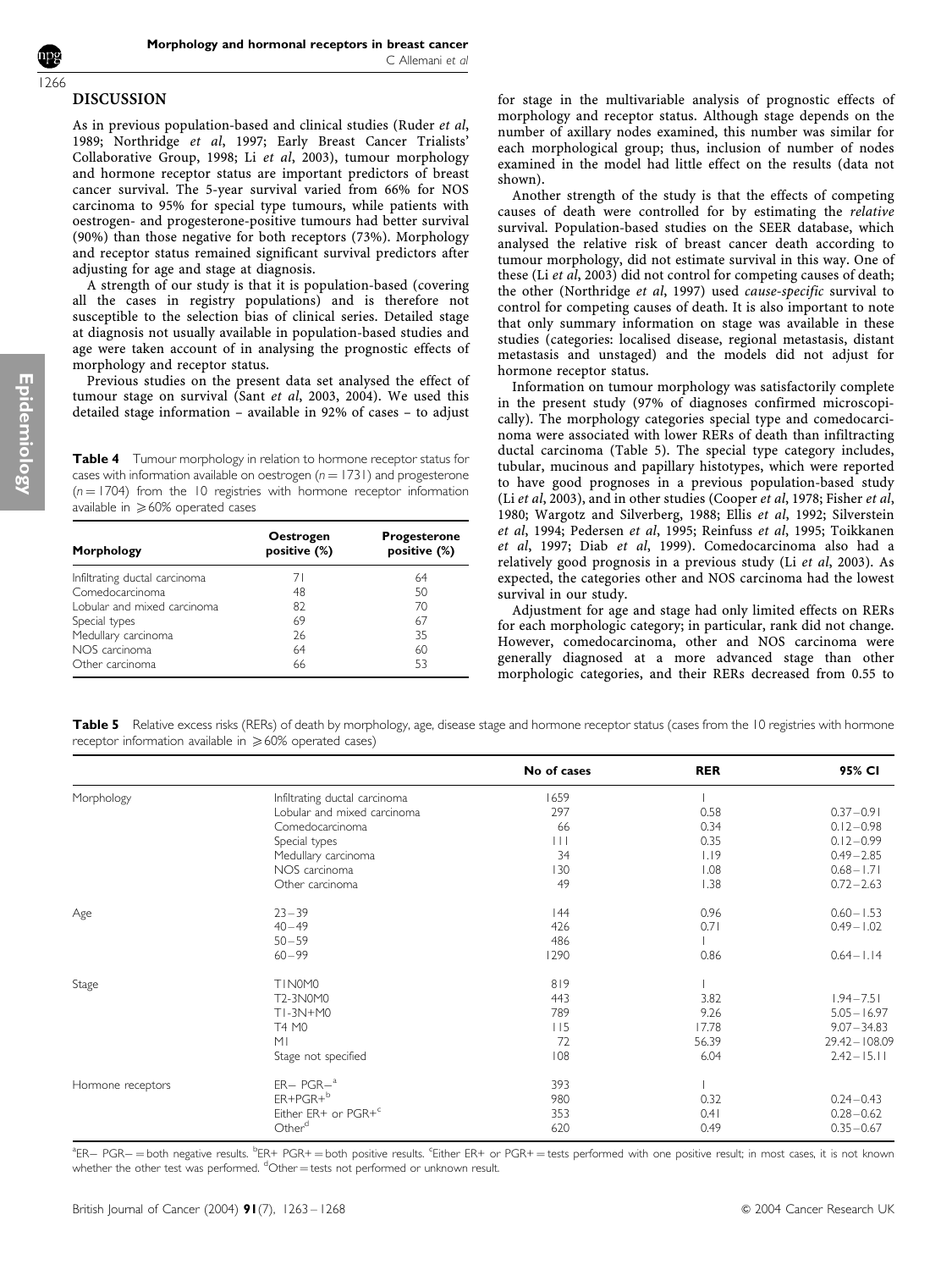0.34, from 1.57 to 1.38 and from 1.16 to 1.08, respectively, after these adjustments (data not shown). The overall proportion of NOS carcinomas was 7%, compared to 5% in the US SEER populations (Northridge et al, 1997).

A possible weakness of our study is that the morphologic diagnoses may not be entirely comparable between registries, as is suggested by the fact that, although all registries coded tumour morphology using ICD-O, the proportion of NOS carcinomas varied considerably between registries (Table 1), indicating that the quality of morphology data also varied. Thus, in Firenze, the proportions of NOS and infiltrating ductal carcinoma were strikingly low because pathologists systematically search for lobular or other components, so that a proportion of these cases are classified as mixed (lobular plus ductal) or special type carcinoma. Only one registry with a high proportion of NOS carcinomas (Herault, 39%) was included in the multivariable analysis, while the average proportion of NOS carcinomas in the other nine registries was around 2%. To identify misclassification in morphology coding, we looked for an interaction between morphology and registry, but found none. In addition, sensitivity analyses excluding Herault and Somme did not produce substantial changes in morphology RERs. We grouped tubular, apocrine, cribriform, papillary and mucinous carcinomas into the special type category because of their small numbers and because all had similarly favourable survival. Larger studies may be able to assign meaningful individual RERs to these rarer histotypes.

We are aware of no other studies that considered the prognostic influence of receptor status on the prognostic effect of morphology. Receptor status is not usually available to cancer registries, and for various reasons registries may not be able to obtain this information systematically. The percentage of our cases with known receptor status was lower than reported elsewhere (Early Breast Cancer Trialists' Collaborative Group, 1998; Chu et al, 2001; Chu and Anderson, 2002; Colditz et al, 2004). To enhance its reliability, our analysis was confined to registries with receptor status information available in at least 60% of cases. In these registries, the proportions of cases positive for oestrogen and progesterone receptors were similar to those of these other studies.

It is relevant that we do not know the criteria for deciding whether a tumour was receptor positive or negative, or to what extent these were uniform across our registry areas, a problem that has been addressed elsewhere (Chapman et al, 1993, 1996). We

#### **REFERENCES**

- Adami HO, Malker B, Holmberg L, Persson I, Stone B (1986) The relation between survival and age at diagnosis in breast cancer. N Engl J Med 315: 559 – 563
- Chapman JA, Mobbs BG, Hanna WM, Sawka CA, Pritchard KI, Lickley HL, Trudeau ME, Ryan ED, Ooi TC, Sutherland DJ (1993) The standardization of estrogen receptors. J Steroid Biochem Mol Biol 45: 367 – 373
- Chapman JW, Mobbs BG, McCready DR, Lickley HL, Trudeau ME, Hanna W, Kahn HJ, Sawka CA, Fish EB, Pritchard KI (1996) An investigation of cut-points for primary breast cancer oestrogen and progesterone receptor assays. J Steroid Biochem Mol Biol 57: 323 – 328
- Chu KC, Anderson WF (2002) Rates for breast cancer characteristics by estrogen and progesterone receptor status in the major racial/ethnic groups. Breast Cancer Res Treat 74: 199 – 211
- Chu KC, Anderson WF, Fritz A, Ries LA, Brawley OW (2001) Frequency distributions of breast cancer characteristics classified by estrogen receptor and progesterone receptor status for eight racial/ethnic groups. Cancer 92: 37 – 45
- Colditz GA, Rosner BA, Chen WY, Holmes MD, Hankinson SE (2004) Risk factors for breast cancer according to estrogen and progesterone receptor status. J Natl Cancer Inst 96: 218 – 228
- Cooper HS, Patchefsky AS, Krall RA (1978) Tubular carcinoma of the breast. Cancer 42: 2334 – 2342



Epidemiology Epidemiology

decided to collect the results as positive or negative. However, this may have reduced accuracy, as we did not have the absolute values against which to check the positive/negative result. To mitigate this problem, we erected four particular categories:  $ER + plus PGR +$ ; ER– plus PGR–; either ER+ or PGR+ (with the other result very often not known); and 'other' (cases with status unavailable or unreliable). The first two categories are likely to contain the least errors. As expected,  $ER + plus PGR + cases$  had better prognoses than ER– plus PGR– cases; either ER  $+ \,$  or PGR  $+ \,$  cases also had good prognoses, but less so than cases with both receptors present. The RER of death for the 'other' category was intermediate, suggesting that it contained considerable numbers of women whose tumours were receptor positive. Like those for morphology, RERs for receptor status did not change substantially when adjusted by stage and morphology (not shown).

We did not include tamoxifen treatment in the multivariable analysis, as information was incomplete, being often prescribed during follow-up, and not entered on the primary treatment record. However, we did analyse tamoxifen in all  $ER +$  women, since for most of these hormone treatment information was available. Tamoxifen was found to be associated with a 10% reduction in the RER of death compared with  $ER +$  women not prescribed the drug (results not presented) – a figure consistent with reductions reported elsewhere (Early Breast Cancer Trialists' Collaborative Group, 1998). We note that women in the 40–49 age class (predominantly premenopausal) had the lowest RER of death, consistent with previous findings (Langlands and Kerr, 1979; Adami et al, 1986; Sant et al, 2003).

Our analysis has shown that EUROCARE high-resolution studies are able to provide information on biological tumour characteristics at the level of the population, in addition to their principal aim of explaining regional and temporal survival differences. It is important to continue efforts to improve the completeness and quality of the data collected by population-based cancer registries.

## ACKNOWLEDGEMENTS

This study was supported by the European Union's BIOMED program. We thank Don Ward for help with the English, and Samba Sowe for secretarial assistance.

- Diab SG, Clark GM, Osborne CK, Libby A, Allred DC, Elledge RM (1999) Tumor characteristics and clinical outcome of tubular and mucinous breast carcinomas. J Clin Oncol 17: 1442 – 1448
- Dickman PW, Sloggett A, Hills M, Hakulinen T (2004) Regression models for relative survival. Stat Med 23: 51 – 64
- Early Breast Cancer Trialists' Collaborative Group (1998) Tamoxifen for early breast cancer: an overview of the randomised trials. Lancet 351:  $1451 - 1467$
- Ellis IO, Galea M, Broughton N, Locker A, Blamey RW, Elston CW (1992) Pathological prognostic factors in breast cancer. II. Histological type. Relationship with survival in a large study with long-term follow-up. Histopathology 20: 479 – 489
- Fisher ER, Palekar AS, Redmond C, Barton B, Fisher B (1980) Pathologic findings from the National Surgical Adjuvant Breast Project (protocol no. 4). VI. Invasive papillary cancer. Am J Clin Pathol 73:  $313 - 322$
- Greenwood M (1926) The Errors of Sampling of the Survivorship Table, Vol. 33 of Reports on Public Health and Medical Subjects. London: Her Majesty's Stationery Office
- Hakulinen T (1982) Cancer survival corrected for heterogeneity in patient withdrawal. Biometrics 38: 933 – 942
- Hakulinen T, Abeywickrama KH (1985) A computer program package for relative survival analysis. Comput Programs Biomed 19: 197 – 207